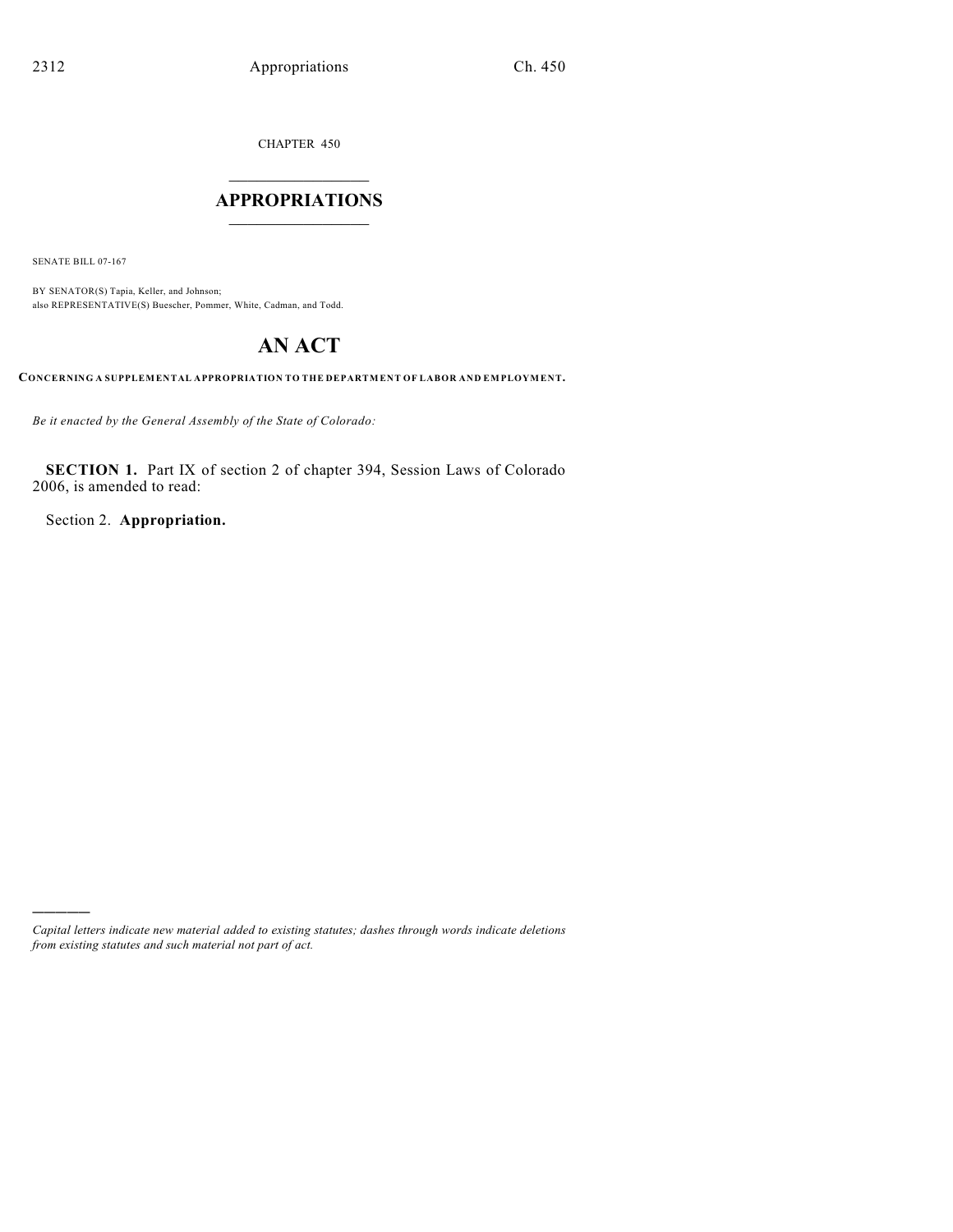|                           |              |                | APPROPRIATION FROM            |                      |                      |                         |  |  |
|---------------------------|--------------|----------------|-------------------------------|----------------------|----------------------|-------------------------|--|--|
| ITEM &<br><b>SUBTOTAL</b> | <b>TOTAL</b> | <b>GENERAL</b> | <b>GENERAL</b><br><b>FUND</b> | CASH<br><b>FUNDS</b> | CASH<br><b>FUNDS</b> | FEDERAL<br><b>FUNDS</b> |  |  |
|                           |              | <b>FUND</b>    | <b>EXEMPT</b>                 |                      | <b>EXEMPT</b>        |                         |  |  |
|                           |              |                |                               |                      |                      |                         |  |  |

**PART IX DEPARTMENT OF LABOR AND EMPLOYMENT**

### **(1) EXECUTIVE DIRECTOR'S OFFICE**

| Personal Services         | 11,777,301    |  |
|---------------------------|---------------|--|
|                           | $(165.0$ FTE) |  |
| Health, Life, and Dental  | 3,585,720     |  |
| Short-term Disability     | 85,017        |  |
| Amortization Equalization |               |  |
| Disbursement              | 425,087       |  |
| Salary Survey and Senior  |               |  |
| <b>Executive Services</b> | 1,895,394     |  |
| Shift Differential        | 24,058        |  |
| Workers' Compensation     | 452,080       |  |
|                           | 504,883       |  |
| <b>Operating Expenses</b> | 1,471,331     |  |
| Legal Services for 7,694  |               |  |
| hours                     | 521,422       |  |
| Purchase of Services from |               |  |
| Computer Center           |               |  |
|                           |               |  |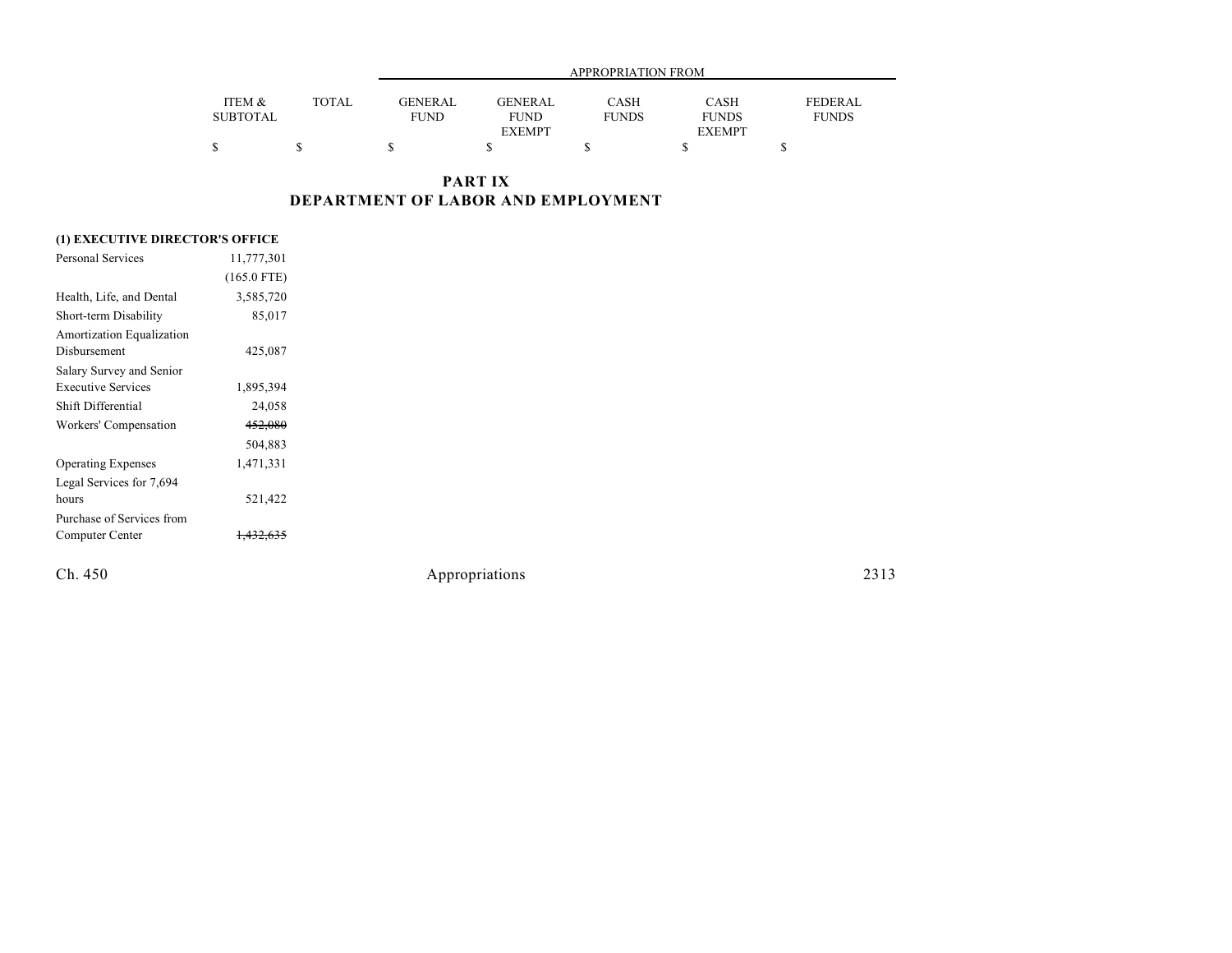|                                |                           |              |                               |                                                | APPROPRIATION FROM          |                                       |                                |
|--------------------------------|---------------------------|--------------|-------------------------------|------------------------------------------------|-----------------------------|---------------------------------------|--------------------------------|
|                                | ITEM &<br><b>SUBTOTAL</b> | <b>TOTAL</b> | <b>GENERAL</b><br><b>FUND</b> | <b>GENERAL</b><br><b>FUND</b><br><b>EXEMPT</b> | <b>CASH</b><br><b>FUNDS</b> | CASH<br><b>FUNDS</b><br><b>EXEMPT</b> | <b>FEDERAL</b><br><b>FUNDS</b> |
|                                | \$                        | \$           | \$                            | \$                                             | \$                          | \$                                    | \$                             |
|                                | 149,773                   |              |                               |                                                |                             |                                       |                                |
|                                |                           |              |                               |                                                |                             |                                       |                                |
| Multiuse Network Payments      | <del>111,857</del>        |              |                               |                                                |                             |                                       |                                |
|                                | 77,765                    |              |                               |                                                |                             |                                       |                                |
| Payment to Risk Management     |                           |              |                               |                                                |                             |                                       |                                |
| and Property Funds             | 118,191                   |              |                               |                                                |                             |                                       |                                |
|                                | 162,948                   |              |                               |                                                |                             |                                       |                                |
| Vehicle Lease Payments         | 87,857                    |              |                               |                                                |                             |                                       |                                |
|                                | 82,354                    |              |                               |                                                |                             |                                       |                                |
| <b>Leased Space</b>            | 3,322,731                 |              |                               |                                                |                             |                                       |                                |
| Capitol Complex Leased         |                           |              |                               |                                                |                             |                                       |                                |
| Space                          | 37,831                    |              |                               |                                                |                             |                                       |                                |
| <b>Communication Services</b>  |                           |              |                               |                                                |                             |                                       |                                |
| Payments                       | 820                       |              |                               |                                                |                             |                                       |                                |
|                                | 863                       |              |                               |                                                |                             |                                       |                                |
| Utilities                      | 260,309                   |              |                               |                                                |                             |                                       |                                |
| <b>Information Technology</b>  |                           |              |                               |                                                |                             |                                       |                                |
| <b>Asset Maintenance</b>       | 553,627                   |              |                               |                                                |                             |                                       |                                |
| <b>Statewide Indirect Cost</b> |                           |              |                               |                                                |                             |                                       |                                |
| Assessment                     | 1,042,321                 |              |                               |                                                |                             |                                       |                                |
|                                |                           | 27,205,589   |                               |                                                | 9,851,257°                  | 1,897,546                             | 15,456,786                     |
|                                |                           | 25,980,735   | 500                           |                                                | 9,747,220 <sup>a</sup>      | 1,888,996                             | 14,344,019                     |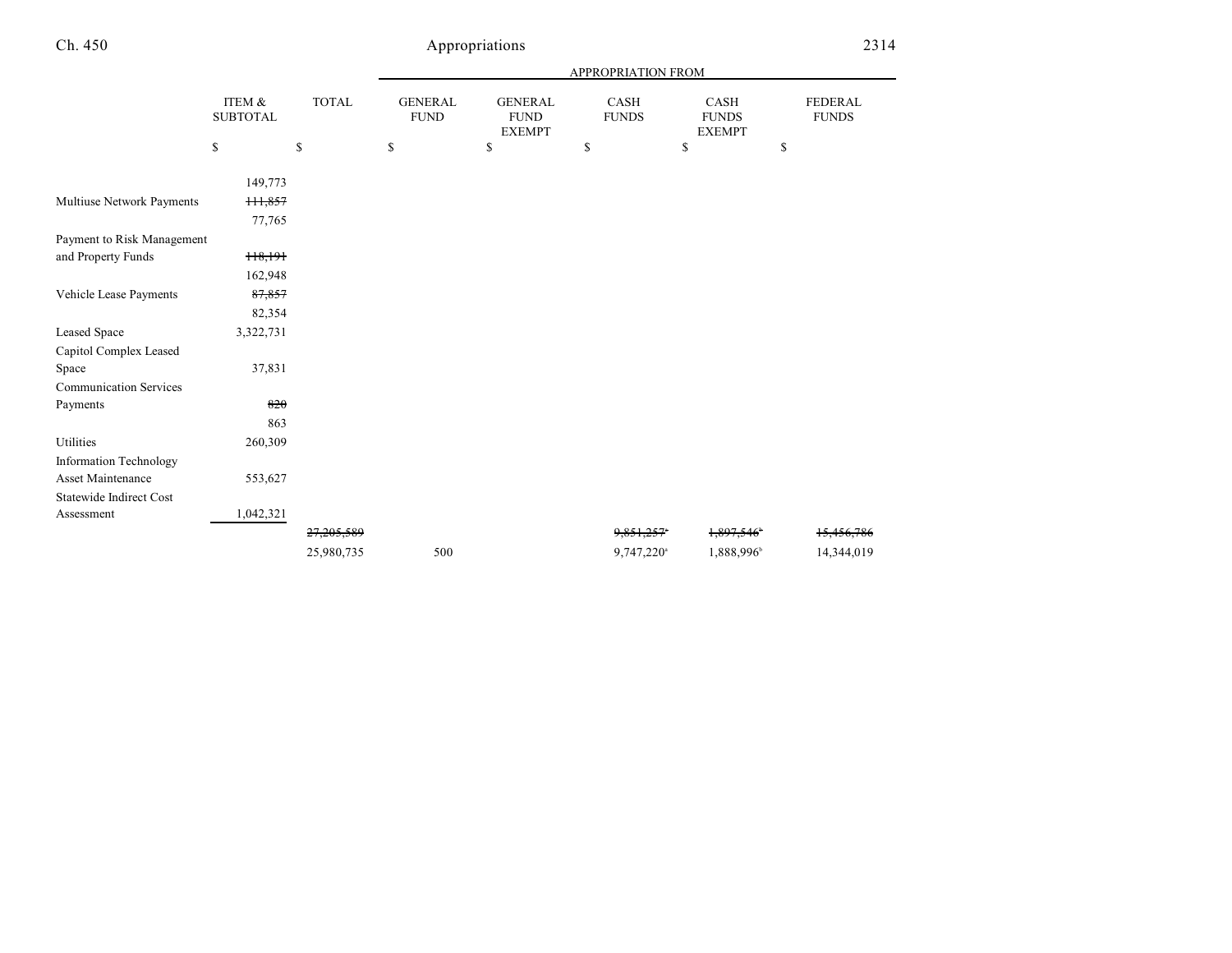<sup>a</sup> Of this amount, it is estimated that \$4,268,999 \$4,214,137 shall be from the Workers' Compensation Cash Fund pursuant to Section 8-44-112 (7), C.R.S., \$3,394,115 \$3,521,113 shall be from the Employment Support Fund pursuant to Section 8-77-109, C.R.S., \$1,237,527(T) \$931,000(T) shall be transferred from the Division of Oil and Public Safety from funds appropriated for indirect cost recoveries from the Petroleum Storage Tank Fund pursuant to Section 8-20.5-103, C.R.S., \$188,659 \$243,261 shall be from the Boiler Inspection Fund pursuant to Section 9-4-109 (4), C.R.S., and \$761,957 \$837,709 shall be from various cash fund sources. <sup>b</sup> Of this amount, \$490,655 \$486,397 shall be from reserves in both the Major Medical Insurance Fund pursuant to Section 8-46-202, C.R.S., and the Subsequent Injury Fund pursuant to Section 8-46-101 (1) (b) (I), C.R.S., \$336,163 shall be from reserves in the Unemployment Revenue Fund pursuant to Section 8-77-106, C.R.S., \$211,554 shall be from reserves in the Petroleum Storage Tank Fund pursuant to Section 8-20.5-103, C.R.S., \$4,284(T) shall be from the Department of Public Health and Environment, and \$854,890 \$850,598 shall be from various cash exempt sources.

#### **(2) DIVISION OF EMPLOYMENT AND TRAINING**

#### **(A) Unemployment Insurance Programs**

| Program Costs                                                                                           | 30,908,915    | 2,934,137*             | 27,974,778 |  |  |  |
|---------------------------------------------------------------------------------------------------------|---------------|------------------------|------------|--|--|--|
|                                                                                                         | 30,996,250    | 3,021,472 <sup>a</sup> |            |  |  |  |
|                                                                                                         | $(440.2$ FTE) |                        |            |  |  |  |
|                                                                                                         | $(440.9$ FTE) |                        |            |  |  |  |
| <sup>a</sup> This amount shall be from the Employment Support Fund pursuant to Section 8-77-109, C.R.S. |               |                        |            |  |  |  |

| (B) Unemployment Insurance Fraud Program |              |                      |                      |  |
|------------------------------------------|--------------|----------------------|----------------------|--|
| Program Costs                            | 1.411.271    | 705.635 <sup>a</sup> | 705.636 <sup>t</sup> |  |
|                                          | $(26.0$ FTE) |                      |                      |  |

<sup>a</sup> This amount shall be from the Unemployment Revenue Fund pursuant to Section 8-77-106, C.R.S.

<sup>b</sup> This amount shall be from reserves in the Unemployment Revenue Fund pursuant to Section 8-77-106, C.R.S.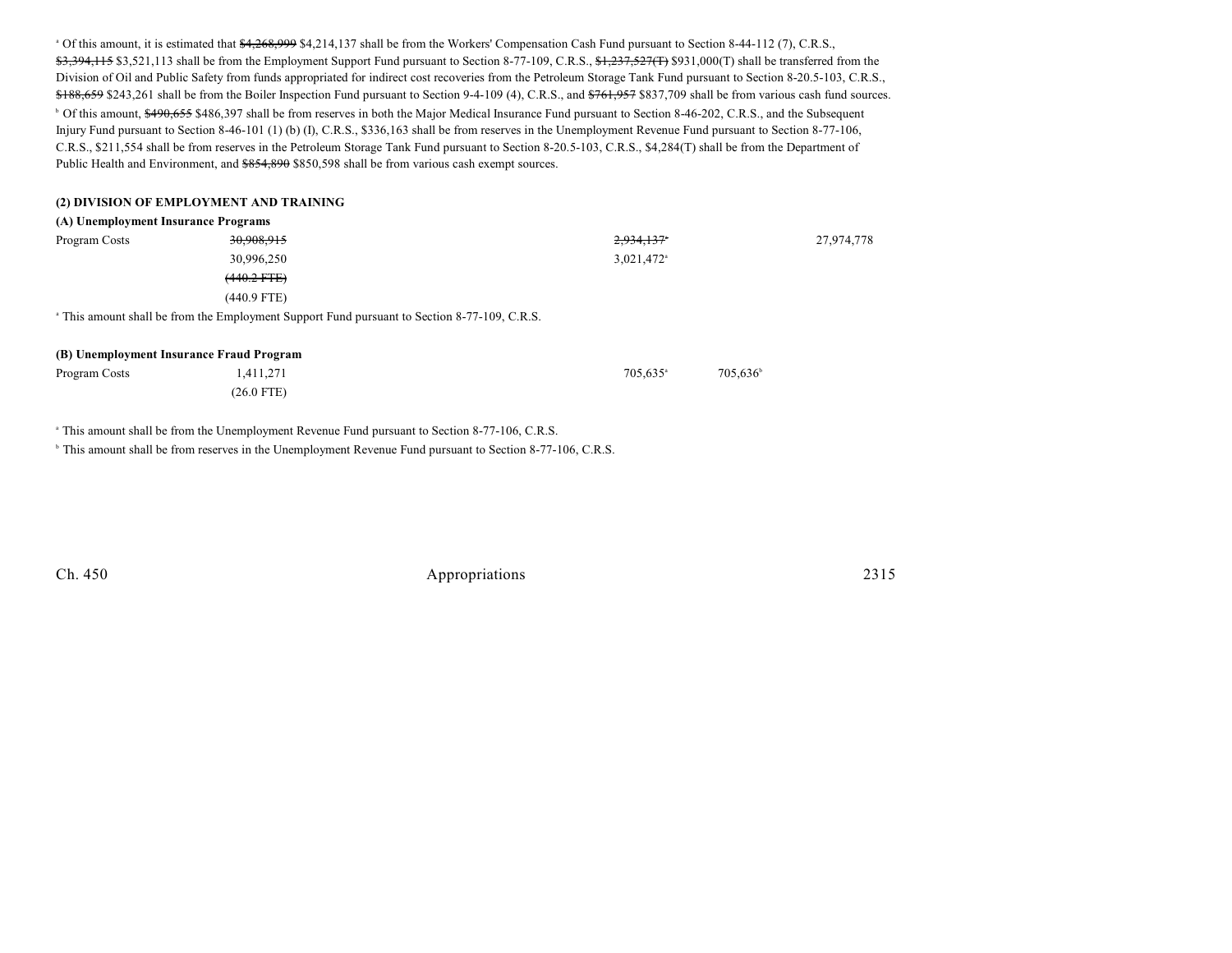|                                      |                           |              | APPROPRIATION FROM            |                                                |                          |                                       |                                |  |
|--------------------------------------|---------------------------|--------------|-------------------------------|------------------------------------------------|--------------------------|---------------------------------------|--------------------------------|--|
|                                      | ITEM &<br><b>SUBTOTAL</b> | <b>TOTAL</b> | <b>GENERAL</b><br><b>FUND</b> | <b>GENERAL</b><br><b>FUND</b><br><b>EXEMPT</b> | CASH<br><b>FUNDS</b>     | CASH<br><b>FUNDS</b><br><b>EXEMPT</b> | <b>FEDERAL</b><br><b>FUNDS</b> |  |
|                                      | \$                        | \$           | \$                            | \$                                             | \$                       | \$<br>\$                              |                                |  |
| (C) Employment and Training Programs |                           |              |                               |                                                |                          |                                       |                                |  |
| <b>State Operations</b>              | 12,976,302                |              |                               |                                                | 5,948,937                | $9,600(T)^{6}$                        | 7,017,765                      |  |
|                                      | 13,263,795                |              |                               |                                                | $6,236,430$ <sup>a</sup> |                                       |                                |  |
|                                      |                           |              |                               |                                                | $(72.2$ FTE)             | $(0.1$ FTE)                           | $(85.2$ FTE)                   |  |
|                                      |                           |              |                               |                                                | $(77.5$ FTE)             |                                       |                                |  |
|                                      |                           |              |                               |                                                |                          |                                       |                                |  |
| One-Stop County Contracts            | 8,485,027                 |              |                               |                                                |                          |                                       | 8,485,027                      |  |
|                                      |                           |              |                               |                                                |                          |                                       | $(22.0$ FTE)                   |  |
| Trade Adjustment Act                 |                           |              |                               |                                                |                          |                                       |                                |  |
| Assistance                           | 2,389,036                 |              |                               |                                                |                          |                                       | 2,389,036                      |  |
| Workforce Investment Act             | 39,596,680                |              |                               |                                                |                          |                                       | 39,596,680                     |  |
|                                      |                           |              |                               |                                                |                          |                                       | $(59.0$ FTE)                   |  |
|                                      | 63,447,045                |              |                               |                                                |                          |                                       |                                |  |
|                                      | 63,734,538                |              |                               |                                                |                          |                                       |                                |  |

<sup>a</sup> Of this amount, \$5,828,050 \$6,115,543 shall be from the Employment Support Fund pursuant to Section 8-77-109, C.R.S., and \$120,887 shall be from the Displaced Homemakers Fund pursuant to Section 8-15.5-108, C.R.S.

<sup>b</sup> This amount shall be from contracts with other government agencies.

#### **(D) Labor Market Information**

Program Costs 2,498,767 2,487,141 and  $2,498,767$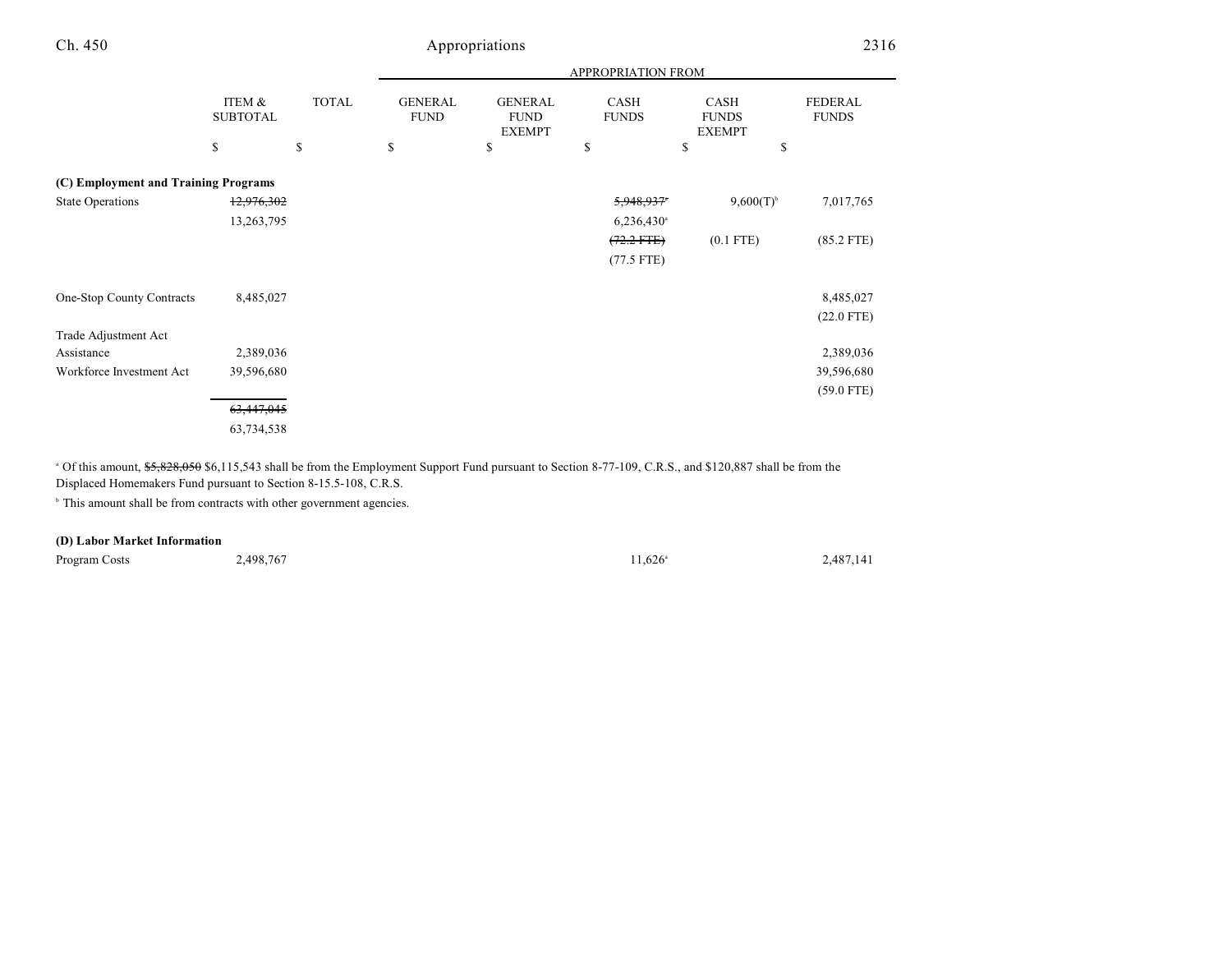<sup>a</sup> This amount shall be from the sale of publications.

|                                        | 98,265,998<br>98,640,826 |                                        |
|----------------------------------------|--------------------------|----------------------------------------|
| (3) DIVISION OF LABOR<br>Program Costs | 857,143                  | $857,143$ <sup>a</sup><br>$(12.0$ FTE) |

<sup>a</sup> This amount shall be from the Employment Support Fund pursuant to Section 8-77-109, C.R.S.

| (4) DIVISION OF OIL AND PUBLIC SAFETY |              |           |                          |                        |         |
|---------------------------------------|--------------|-----------|--------------------------|------------------------|---------|
| <b>Personal Services</b>              | 3,525,809    |           |                          |                        |         |
|                                       | 3,641,527    |           |                          |                        |         |
|                                       | $(50.3$ FTE) |           |                          |                        |         |
|                                       | $(52.0$ FTE) |           |                          |                        |         |
| <b>Operating Expenses</b>             | 304,050      |           |                          |                        |         |
|                                       | 366,999      |           |                          |                        |         |
| <b>Indirect Cost Assessment</b>       | 1,237,527    |           |                          |                        |         |
|                                       | 931,000      |           |                          |                        |         |
|                                       |              | 5,067,386 | $1,009,953$ <sup>*</sup> | 3,506,046              | 551,387 |
|                                       |              | 4,939,526 | $1,140,620$ <sup>a</sup> | 3,247,519 <sup>b</sup> |         |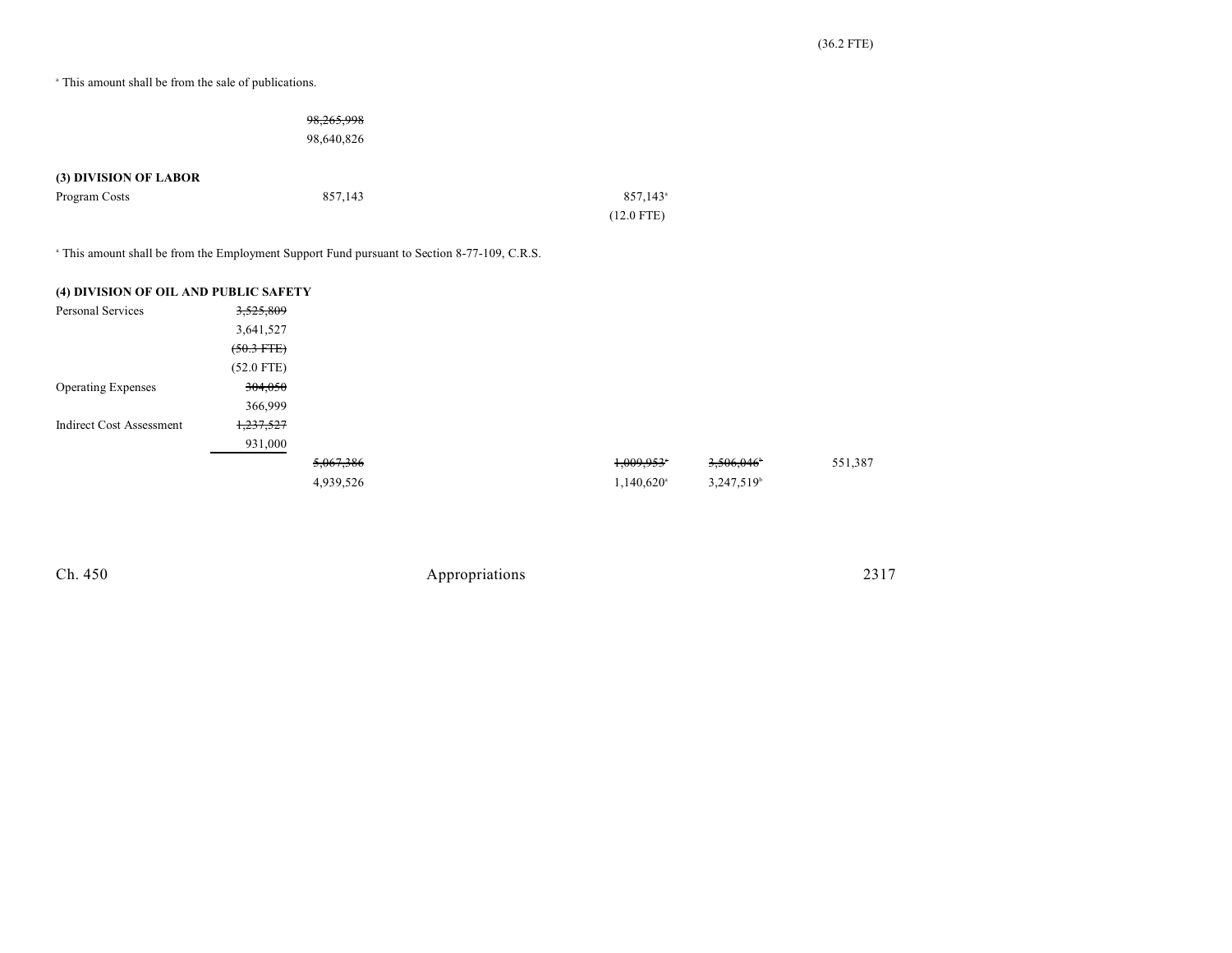|                 |              | APPROPRIATION FROM |               |              |               |                |  |
|-----------------|--------------|--------------------|---------------|--------------|---------------|----------------|--|
| ITEM &          | <b>TOTAL</b> | <b>GENERAL</b>     | GENERAL       | CASH         | CASH          | <b>FEDERAL</b> |  |
| <b>SUBTOTAL</b> |              | <b>FUND</b>        | <b>FUND</b>   | <b>FUNDS</b> | <b>FUNDS</b>  | <b>FUNDS</b>   |  |
|                 |              |                    | <b>EXEMPT</b> |              | <b>EXEMPT</b> |                |  |
|                 |              |                    |               |              |               |                |  |

<sup>a</sup> Of this amount, \$706,091 \$836,758 shall be from the Boiler Inspection Fund pursuant to Section 9-4-109 (4), C.R.S., \$160,039 shall be from the Public Safety Inspection Fund pursuant to Section 8-1-151, C.R.S., and \$143,823 shall be from the Liquified Petroleum Gas Inspection Fund pursuant to Section 8-20-206.5 (1) (e) (I), C.R.S.

<sup>b</sup> Of this amount, \$3,486,530 \$3,228,003 shall be from the Petroleum Storage Tank Fund pursuant to Section 8-20.5-103, C.R.S., and \$19,516(T) shall be from the Department of Public Health and Environment.

#### **(5) DIVISION OF WORKERS' COMPENSATION**

| (A) Workers' Compensation |               |  |                        |
|---------------------------|---------------|--|------------------------|
| Personal Services         | 6,291,502     |  |                        |
|                           | $(102.0$ FTE) |  |                        |
| <b>Operating Expenses</b> | 608,735       |  |                        |
| Administrative Law Judge  |               |  |                        |
| Services                  | 2,360,059     |  |                        |
|                           | 2,322,977     |  |                        |
| Physicians Accreditation  | 140,000       |  |                        |
| <b>Utilization Review</b> | 60,000        |  |                        |
| Immediate Payment         | 10,000        |  |                        |
|                           | 9,470,296     |  | 9,048,807              |
|                           | 9.433,214     |  | 9,011,725 <sup>a</sup> |
|                           |               |  |                        |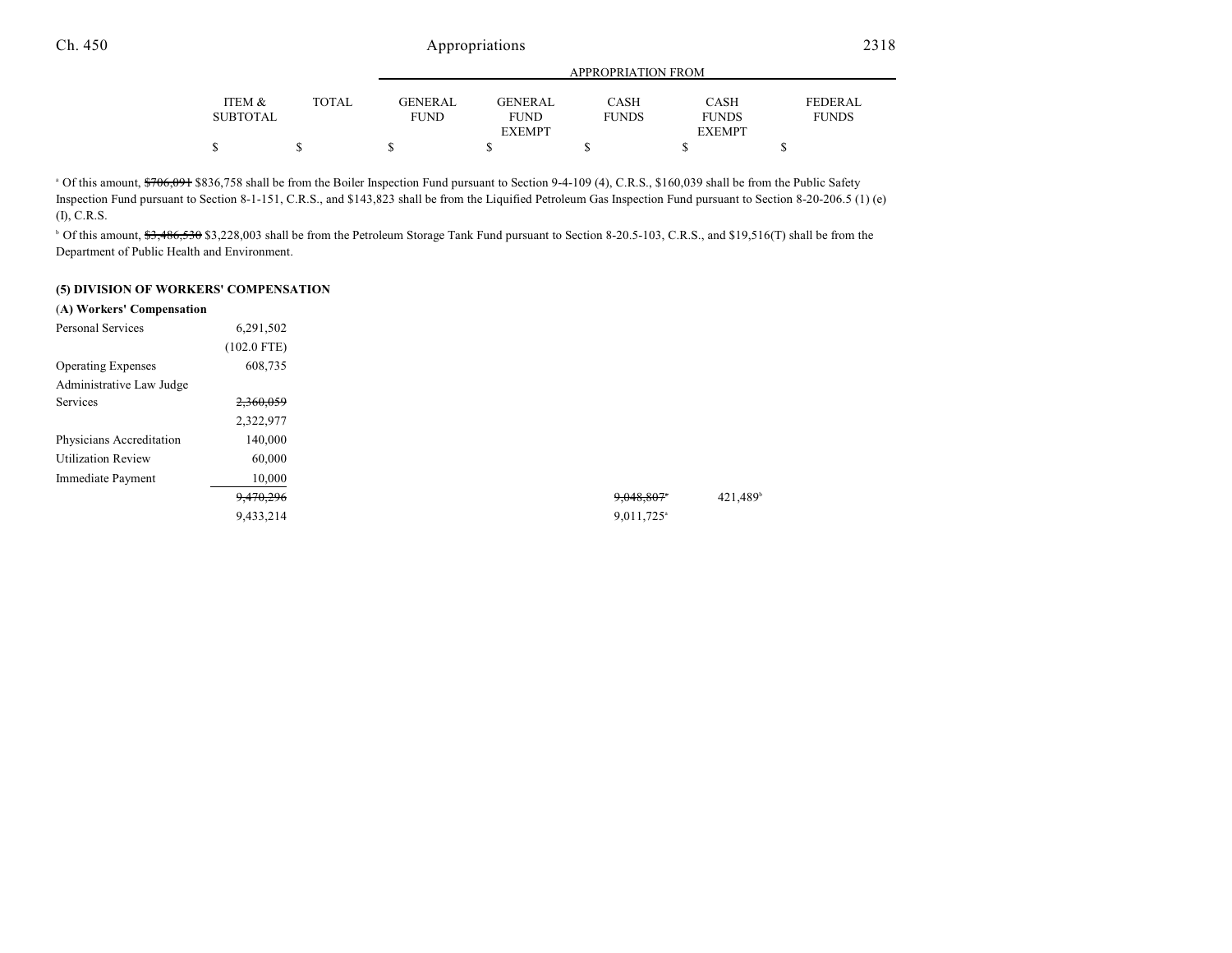<sup>a</sup> Of this amount, \$8,430,196 \$8,393,114 shall be from the Workers' Compensation Cash Fund pursuant to Section 8-44-112 (7), C.R.S., \$239,520 shall be from the Workers' Compensation Self-Insurance Fund pursuant to Section 8-44-202, C.R.S., \$188,091 shall be from the Cost Containment Fund pursuant to Section 8-14.5-108, C.R.S., \$140,000 shall be from the Physicians Accreditation Program Cash Fund pursuant to Section 8-42-101 (3.6) (l), C.R.S., and \$51,000 shall be from the Utilization Review Cash Fund pursuant to Section 8-43-501 (2) (a), C.R.S. Of this amount, \$191,000 is shown for the purposes of complying with the limitation on state fiscal year spending imposed by Article X, Section 20 of the State Constitution. Such moneys are included for informational purposes as they are continuously appropriated by Sections 8-42-101 (3.6) (l) and 8-43-501 (2) (a), C.R.S.

<sup>b</sup> Of this amount, \$303,285 shall be from reserves in the Workers' Compensation Cash Fund pursuant to Section 8-44-112 (7), C.R.S., \$95,704 shall be from reserves in the Cost Containment Fund pursuant to Section 8-14.5-108, C.R.S., \$10,000 shall be reserves from the Immediate Payment Fund pursuant to Section 8-44-206 (3) (b) (I), C.R.S., \$9,000 shall be from reserves in the Utilization Review Cash Fund pursuant to Section 8-43-501 (2) (a), C.R.S., and \$3,500 shall be from reserves in the Workers' Compensation Self-Insurance Fund pursuant to Section 8-44-202, C.R.S. Of this amount, \$9,000 is shown for purposes of complying with the limitation on state fiscal year spending imposed by Article X, Section 20 of the State Constitution. Such moneys are included for informational purposes as they are continuously appropriated by Section 8-43-501 (2) (a), C.R.S.

#### **(B) Major Medical Insurance and Subsequent Injury Funds**

| <b>Personal Services</b>     | 1,209,970  | 1,209,970 <sup>a</sup>   |
|------------------------------|------------|--------------------------|
|                              |            | $(16.0$ FTE)             |
| <b>Operating Expenses</b>    | 93,422     | 93.422 <sup>a</sup>      |
| Major Medical Benefits       | 7,000,000  | $7,000,000^{\circ}$      |
| Major Medical Legal Services |            |                          |
| for 360 hours                | 24,397     | 24.397 <sup>b</sup>      |
| Subsequent Injury Benefits   | 5,200,000  | $5,200,000$ <sup>c</sup> |
| Subsequent Injury Legal      |            |                          |
| Services for 1,000 hours     | 67,770     | $67,770^{\circ}$         |
| <b>Medical Disaster</b>      | 6,000      | $6,000^{\circ}$          |
|                              |            | $6,000$ <sup>d</sup>     |
|                              | 13.601.559 |                          |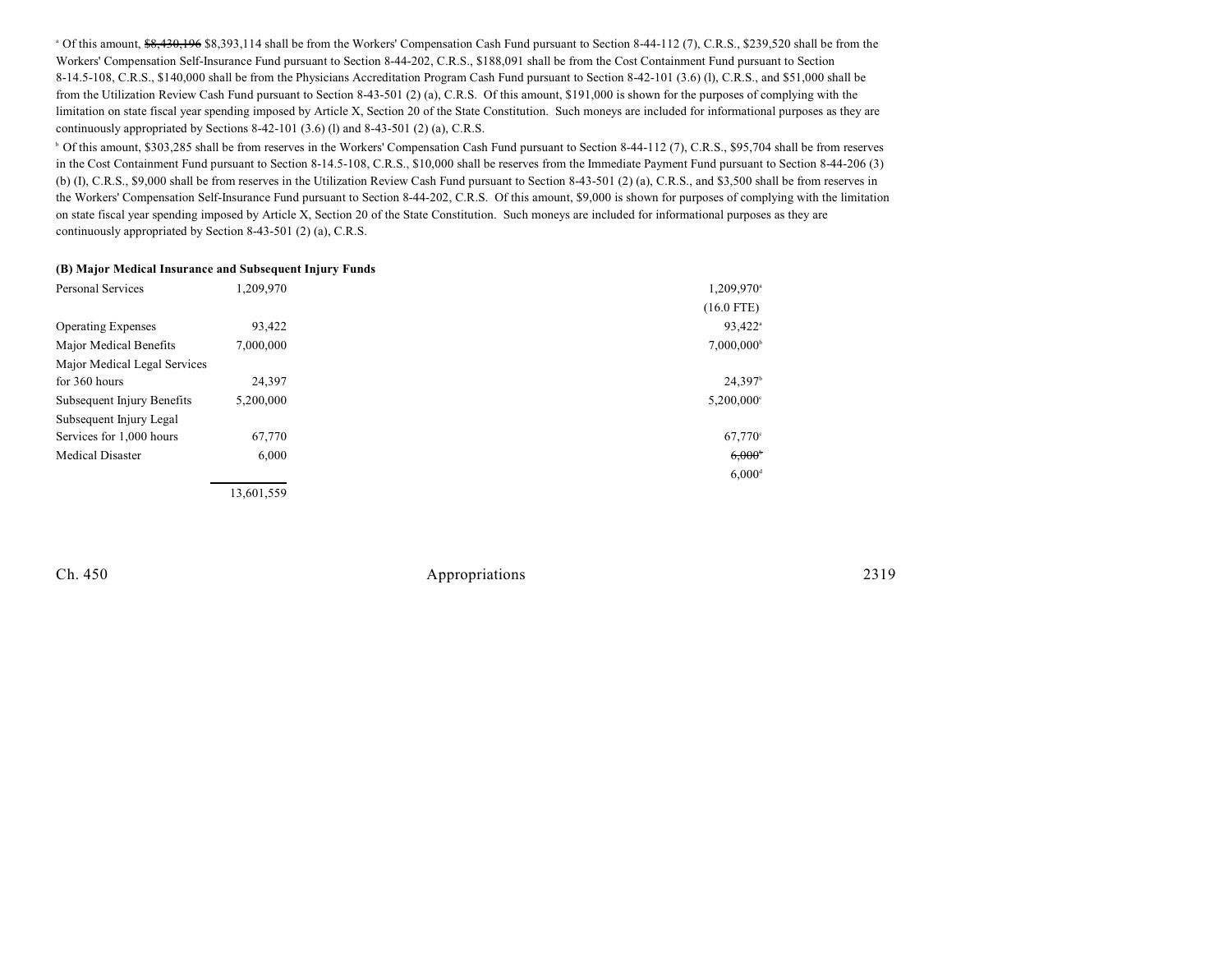|                 |              | APPROPRIATION FROM |                |              |               |                |  |
|-----------------|--------------|--------------------|----------------|--------------|---------------|----------------|--|
|                 |              |                    |                |              |               |                |  |
| ITEM &          | <b>TOTAL</b> | <b>GENERAL</b>     | <b>GENERAL</b> | CASH         | CASH          | <b>FEDERAL</b> |  |
| <b>SUBTOTAL</b> |              | <b>FUND</b>        | <b>FUND</b>    | <b>FUNDS</b> | <b>FUNDS</b>  | <b>FUNDS</b>   |  |
|                 |              |                    | <b>EXEMPT</b>  |              | <b>EXEMPT</b> |                |  |
|                 |              |                    |                |              |               |                |  |

 $^{\circ}$  Of these amounts, \$1,042,714 shall be from reserves in the Major Medical Insurance Fund pursuant to Section 8-46-202, C.R.S., and \$260,678 shall be from reserves in the Subsequent Injury Fund pursuant to Section 8-46-101 (1) (b) (I), C.R.S.

<sup>b</sup> These amounts shall be from reserves in the Major Medical Insurance Fund created in Section 8-46-202, C.R.S.

These amounts shall be from reserves in the Subsequent Injury Fund created in Section 8-46-101 (1) (b) (I), C.R.S. <sup>c</sup>

<sup>d</sup> This amount shall be from reserves in the Medical Disaster Insurance Fund created in Section 8-46-302, C.R.S.

23,071,855 23,034,773

#### **TOTALS PART IX**

| <b>LABOR AND</b>                  |               |       |              |                           |               |
|-----------------------------------|---------------|-------|--------------|---------------------------|---------------|
| <b>EMPLOYMENT</b> <sup>2, 3</sup> | \$154,467,971 |       | \$30,367,495 | <del>\$20.141.876</del> ° | \$103,958,600 |
|                                   | \$153,453,003 | \$500 | \$30,731,871 | \$19,874,799 <sup>a</sup> | \$102,845,833 |

 $^{\circ}$  Of this amount,  $\frac{$1,270,927}{1,270,927}$  \$964,400 contains a (T) notation.

**FOOTNOTES** -- The following statements are referenced to the numbered footnotes throughout section 2.

2 All Departments, Totals -- The General Assembly requests that copies of all reports requested in other footnotes contained in this act be delivered to the Joint Budget Committee and the majority and minority leadership in each house of the General Assembly. Until such time as the Secretary of State publishes the code of Colorado regulations and the Colorado register in electronic form pursuant to section 24-4-103 (11) (b), C.R.S., each principal department of the state is requested to produce its rules in an electronic format that is suitable for public access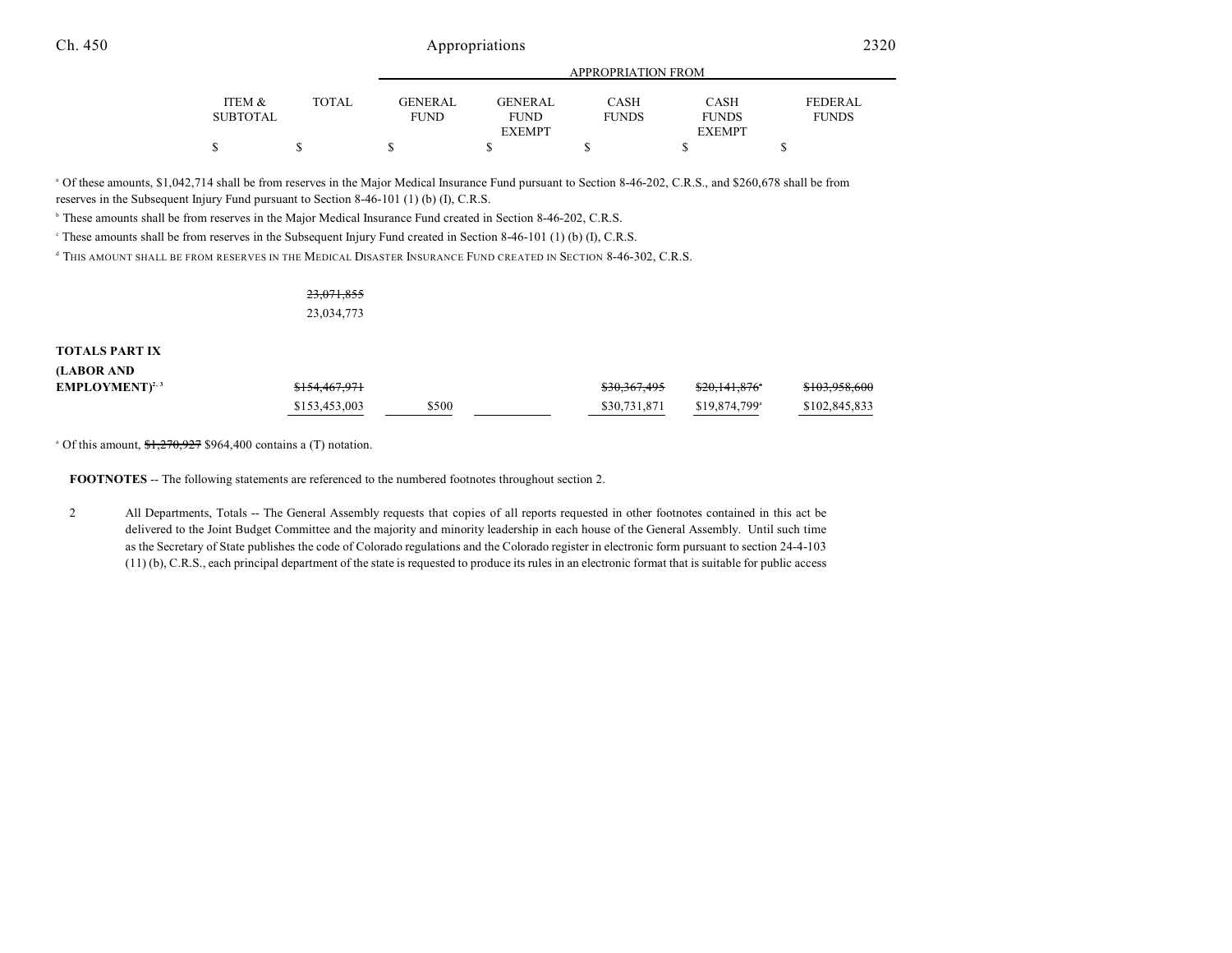|                 |              |                | APPROPRIATION FROM |              |               |                |  |
|-----------------|--------------|----------------|--------------------|--------------|---------------|----------------|--|
|                 |              |                |                    |              |               |                |  |
| ITEM &          | <b>TOTAL</b> | <b>GENERAL</b> | <b>GENERAL</b>     | CASH         | <b>CASH</b>   | <b>FEDERAL</b> |  |
| <b>SUBTOTAL</b> |              | <b>FUND</b>    | <b>FUND</b>        | <b>FUNDS</b> | <b>FUNDS</b>  | <b>FUNDS</b>   |  |
|                 |              |                | <b>EXEMPT</b>      |              | <b>EXEMPT</b> |                |  |
|                 |              |                |                    |              |               |                |  |

through electronic means. Such rules in such format should be submitted to the Office of Legislative Legal Services for publishing on the Internet. Alternatively, the Office of Legislative Legal Services may provide links on its internet web site to such rules. It is the intent of the General Assembly that this be done within existing resources.

3 (Governor lined through this provision. See L. 2006, p. 2896.)

**SECTION 2.** Part IX (2) (A) and the affected totals of section 2 of chapter 354, Session Laws of Colorado 2005, as amended by section 1 of chapter 377 and section 9 of chapter 394, Session Laws of Colorado 2006, are amended to read:

### Section 2. **Appropriation.**

### **PART IX DEPARTMENT OF LABOR AND EMPLOYMENT**

#### **(2) DIVISION OF EMPLOYMENT AND TRAINING**

| (A) Unemployment Insurance Programs |               |                        |            |
|-------------------------------------|---------------|------------------------|------------|
| Program Costs                       | 31,769,876    | 4,339,934 <sup>a</sup> | 27,429,942 |
|                                     | $(440.2$ FTE) |                        |            |
| Genesis Project Recovery            |               |                        |            |
| Assessment <sup>95a</sup>           | 500,000       | 500,000*               |            |
| Ch. 450                             |               | Appropriations         | 2321       |